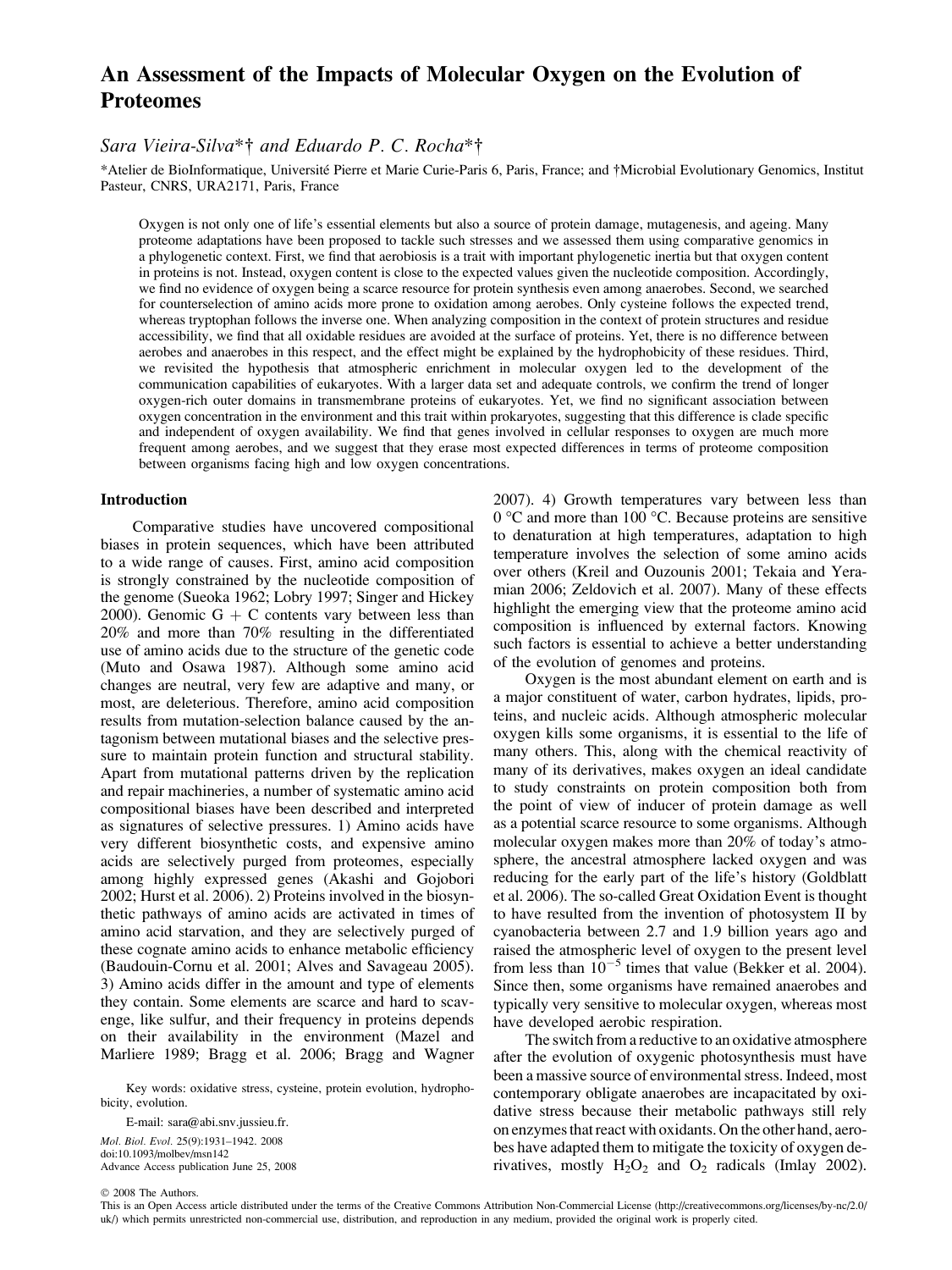Toxicity results from lipid peroxidation, oxidative damage of DNA bases resulting in mutations and, in what proteins are concerned, oxidative cleavage of the polypeptide chain, modification of amino acid side chains, generation of protein–protein cross-linkage, and formation of derivatives sensitive to proteolytic degradation (Stadtman 2006). Molecular oxygen diffuses freely through membranes, and the concentrations of  $H_2O_2$  and  $O_2$  radicals increase with the concentration of  $O_2$  (Imlay 2002). Therefore, there is a direct positive correlation between atmospheric oxygen concentration and oxidative stress intensity inside the cells. One might then expect that the amino acids most susceptible to oxidation (histidine, tryptophan, methionine, tyrosine, and cysteine; Davies and Truscott 2001) would be avoided in oxidizing circumstances. This effect should be more prominent on amino acids subject to irreversible oxidation (histidine, tryptophan, and tyrosine) than on amino acids capable of reversible oxidation (methionine and cysteine). However, cysteine participates in Fe–S complexes that are very susceptible to oxidation (Imlay 2006), and its excess contributes to DNA damage by creating hydroxyl radicals (Park and Imlay 2003). On the other hand, it has been speculated that surface-exposed methionines could serve as a pool of targets to protect functionally essential residues from oxidation and limit the effects of oxygen on ageing (Levine et al. 2000). Therefore, the adaptation of proteomes to oxygen-rich environments should lead to adaptive cysteine avoidance and possibly methionine overrepresentation at the surface of proteins.

Because oxygen diffuses through the membranes to enter the cell, membrane proteins are expected to show signs of adaptation to high oxygen concentrations. Transmembrane helices of proteins of eukaryotes have longer oxygen-rich outer domains than those of prokaryotes (Acquisti et al. 2007). This led to suggestions that the rise of molecular oxygen concentration allowed the expansion of these domains and led to the development of communication-related transmembrane proteins among eukaryotes (Acquisti et al. 2007). The ancestral reducing atmosphere would have made long oxygen-rich outer domains structurally unstable and expensive, given oxygen scarcity (Acquisti et al. 2007). It has been further hypothesized that the rise in atmospheric oxygen concentration should have inversed the situation and favored the use of oxygen-rich amino acids because they are metabolically less expensive. This hypothesis sustains that oxygen was a source of adaptive opportunities that was used to the advantage of the arising eukaryotic lineages but not the extant prokaryotic ones (Acquisti et al. 2007). This would only be possible if the oxygen content of protein had such high evolutionary inertia that anciently acquired proteomic compositional signatures could be maintained until the present day. If one accepts the frequently held idea that eukaryotes derive from common ancestors with prokaryotes, this hypothesis leaves unsolved how oxygen-rich proteins in eukaryotes arose in the first place.

The availability of hundreds of genomes that can be classed according to aerobiosis, photosynthesis capacity, or growth rates, allows testing the different hypotheses put forward for the adaptation of proteomes to oxygen-rich environments (McCord et al. 1971; Imlay 2002; Towe 2003; Hedges et al. 2004; Zeilstra-Ryalls and Kaplan 2004; Acquisti et al. 2007): 1) Is oxygen content in proteins a trait with important phylogenetic inertia or does it closely follow mutational biases? 2) Is aerobiosis itself a trait frequently lost? 3) Is there evidence for oxygen being a scarce resource? 4) Are oxidable amino acids counterselected in aerobes? 5) Is the exposition of the oxidable amino acids in the protein structure important in the adaptation to aerobiosis? 6) Is there an association between oxygen content in transmembrane helices and oxygen availability? For this purpose, we classed 306 different species of prokaryotes and eukaryotes according to capacity for aerobiosis, photosynthesis, and rapid growth. We then analyzed their complete proteomes controlling for the influence of mutational biases and phylogenetic nonindependence.

## Material and Methods

#### Genome and Proteome Data

We retrieved 295 prokaryotic genomes, 1 per species, from GenBank Genomes [\(ftp://ftp.ncbi.nih.gov/genomes/](ftp://ftp.ncbi.nih.gov/genomes/Bacteria/) [Bacteria/\)](ftp://ftp.ncbi.nih.gov/genomes/Bacteria/). We also retrieved the genomes of 11 eukaryotic species from Ensembl release 44 (<http://www.ensembl.org>) and PlasmoDB [\(http://plasmodb.org/\)](http://plasmodb.org/) (see [supplementary](supplementary table 3, Supplementary Material online) [table 1 \[Supplementary Material online\]](supplementary table 3, Supplementary Material online) for a comprehensive listing). Genes and proteins were extracted from annotation data and pseudogenes were ignored. Organism's classification by oxygen requirements (anaerobic, aerobic, and photosynthetic) and minimal doubling times were taken from the literature or obtained by personal communication from researchers in the field (Couturier and Rocha 2006). From the 295 prokaryotic species, 231 were classed as aerobes (including aerobes, microaerophiles, or facultative aerobes), 53 as anaerobes, and 11 as photosynthetic (see [supplementary fig. 1, Supplementary Material online](supplementary fig. 6, Supplementary Material online)).

## Transmembrane Protein Prediction and Protein Topology Prediction

The transmembrane proteins (tm-proteins) were extracted from the full proteome of each organism using TMHMM, a method for prediction of protein topology based on a hidden Markov model (transmembrane vs. other domains) (Krogh et al. 2001). From the results of TMHMM, we retrieved the topology of each tm-protein for every organism. Internal, outer, and transmembrane domains were then extracted from each tm-protein and separately concatenated in 3 sets corresponding to the 3 localizations (in, out, and tm) for further analysis.

## $G + C$  Content, Oxygen Content, and Amino Acid Frequencies

The  $G + C$  content for the 306 genomes was calculated using only coding sequences. This allows comparing similar biological objects, that is, genes, thus accounting for different gene density in genomes. It also reduces the problem of heterogeneous  $G + C$  composition within genomes, which albeit present in bacteria (Daubin and Perriere 2003) is particularly important in eukaryotes (Bernardi et al. 1985).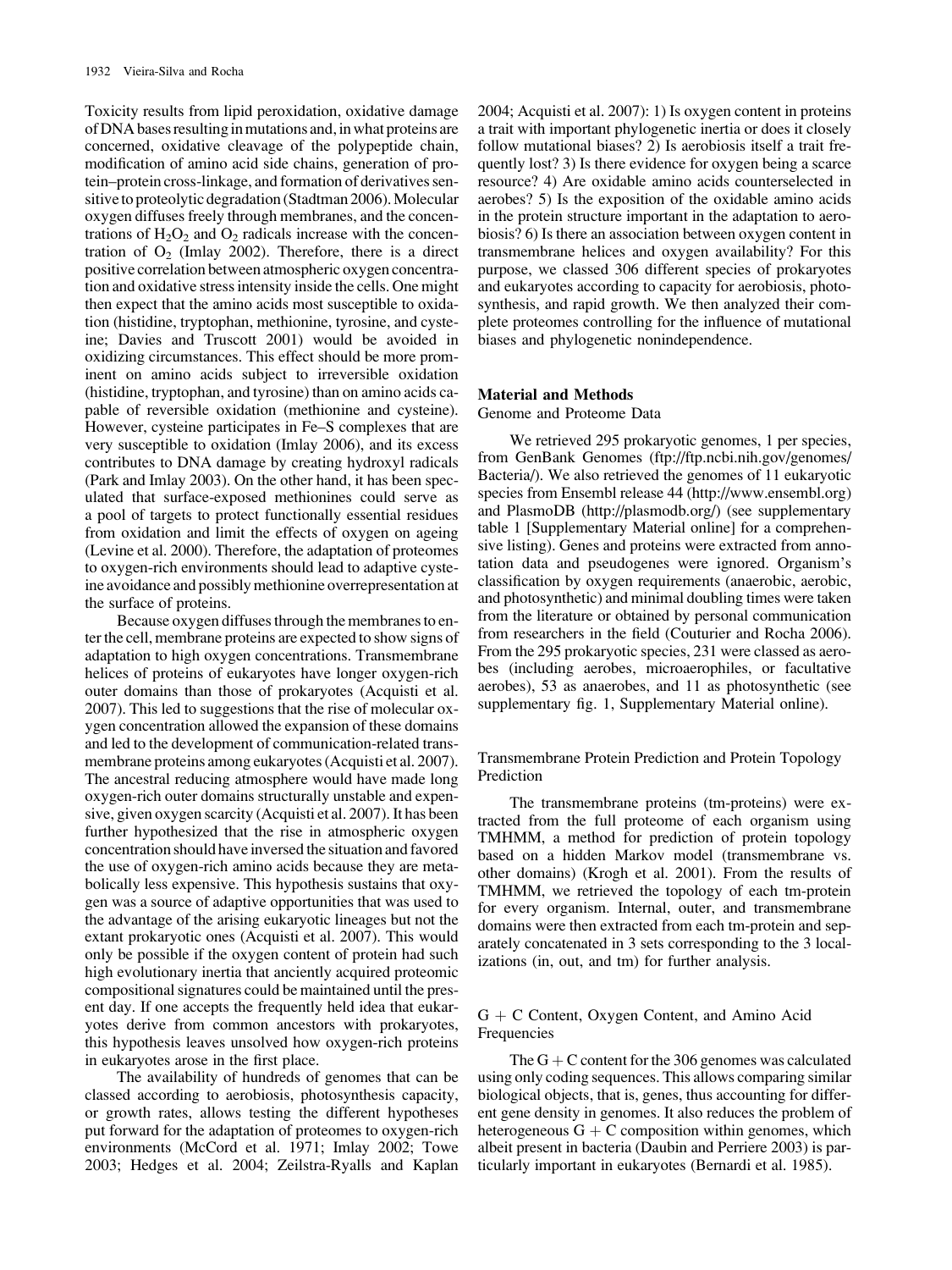The relative oxygen content of the proteome was calculated as the ratio between the number of oxygen atoms in the side chains and the number of residues in the proteins. Based on the prediction of topology by TMHMM, the oxygen content of the internal, outer, and transmembrane domains was also calculated for each tm-protein. Each amino acid frequency was calculated as the percentage of that amino acid in the total proteome. Methionine frequency was calculated excluding methionines on the first position of protein sequences. Amino acids were classified according to several chemical properties for subsequent analysis: 1) oxygen-rich amino acids (aspartic acid D, glutamic acid E, asparagine N, glutamine Q, serine S, threonine T, and tyrosine Y) and 2) amino acids prone to oxidation (cysteine C, histidine H, tryptophan W, methionine M, and tyrosine Y).

#### Gene Expression Levels

There is no available data for the levels of gene expression in the vast majority of prokaryotes. Thus, we identified highly expressed genes using codon usage bias. Because this bias is only a good proxy of gene expression for fast-growing bacteria (Couturier and Rocha 2006), we restricted such analyses to these genomes. This resulted in a sample of 57 prokaryotic species with a minimal doubling time lower or equal to 2.5 h, 47 of which aerobic and 10 anaerobic (see [supplementary table 1, Supplementary Material online\)](supplementary table 1, Supplementary Material online). For these species, we used the codon adaptation index (CAI) to evaluate codon usage bias, as frequently done to assess gene expression (Sharp and Li 1987; Coghlan and Wolfe 2000). The CAI was calculated using the ribosomal genes as a reference set for highly expressed genes. We retrieved from the genome the 5%, 5–10%, and 10–15% of highest CAI values as relevant categories of the top 5%, 5–10%, and 10–15% most highly expressed genes in the genome.

#### Prediction of Accessibility

We built a data set of proteins that are ubiquitous among a group of genomes so that we could analyze the relevance of residue accessibility in terms of adaptation to the presence of molecular oxygen. We defined a set including 28 anaerobes and 108 aerobes (including Escherichia coli MG1655), selected to achieve a maximum number of ubiquitous orthologs along with a minimal reduction of the number of genomes in the data set (particularly among anaerobes that are rarer). The putative ubiquitous orthologs were defined as bidirectional best hits (BBH) between the proteome of E. coli as a pivot and the other proteomes, showing more than 40% sequence similarity and less than 20% difference in protein length. We then excluded ribosomal proteins because their accessibility depends on the large ribosomal complex and cannot be meaningfully computed for the subunit alone. We identified 34 such ubiquitous orthologs within these 136 species, which we aligned with MUSCLE (Edgar 2004). We assumed that such putative orthologs, because they have more than 40% sequence similarity, should have similar 3-dimensional (3D) structures. Indeed, for sequences with more than 20% identity, a high score of structure similarity is observed (Chothia

and Lesk 1986; Krissinel 2007). Therefore, even if our definition of orthology by BBH, which implies transitivity, is occasionally violated, the observed sequence similarity is enough to consider that they have similar structures. Solvent accessibility was predicted using the SABLE software (Adamczak et al. 2005) on the 34 E. coli orthologs, and the predictions were attributed to the positions in the 34 multiple alignments, thus extending the predictions to the orthologs in all the other species. This is justified because at this level of sequence similarity, structural features are typically conserved. Also, because there are many proteins crystallized in E. coli, we could use this information to benchmark SABLE. To assess the accuracy of the predictions, we analyzed among the 34 orthologs the 29 for which there was an available 3D structure in the PDB database for E. coli (for a listing, see [supplementary table 2, Supplementary Material on](supplementary table 3, Supplementary Material online)[line\)](supplementary table 3, Supplementary Material online). The accessibility to solvent (SAobserved) of the residues of these 29 proteins was calculated using the ''sasa'' function of VMD software with a probe of  $1.4 \text{ Å}$  (radius of the water molecule) (Humphrey et al. 1996). If SAobserved  $< 60 \text{ Å}^2$ , the residue was considered buried, and if SAobserved  $> 60 \text{ Å}^2$ , the residue was considered exposed (Sasidharan and Chothia 2007). We made a discretization of the solvent accessibility results (SApredicted) of SA-BLE setting the boundary at 3, to respect the proportion of total accessible amino acids in the 29 proteins. If SApredicted  $\leq$  3, the residue was considered buried, and if SApredicted  $\geq$  3, the residue was considered exposed. We then computed the association between the sasa and the SABLE results. One must emphasize that most of these structures are only partial 3D structures (although we excluded structures when they corresponded to less than 70% of the protein). Partial structures will suggest that some regions are exposed, when in fact, they are buried by parts of the protein that are not included in the crystal. This increases the difference between the 2 methods and thus underestimates accuracy for exposed residues. A total of 9,710 residues were defined as ''buried'' or ''exposed'' by both SAobserved and SApredicted classification and 76% of those were matches (53% expected randomly from buried and exposed proportions). Contrary to exposed residuals, if a residual is buried in the incomplete PDB crystal, then it is also buried in the complete crystal. If we restrict the evaluation only to these buried amino acids in the PDB file, the SABLE prediction shows an accuracy of 81%. Thus, SABLE seems to be a reliable predictor of solvent accessibility.

The average amino acid composition of proteomes strongly depends on genome GC composition. To correct for this effect, the frequency of exposed amino acids was calculated as the ratio of the number of exposed amino acid over the total number of that amino acid in the concatenation of all the 34 orthologs of each species.

## Phylogenetic Analyses The 16S rDNA Global Tree

We extracted the sequences of the 16S rDNA genes from the 295 prokaryotic genomes and aligned them using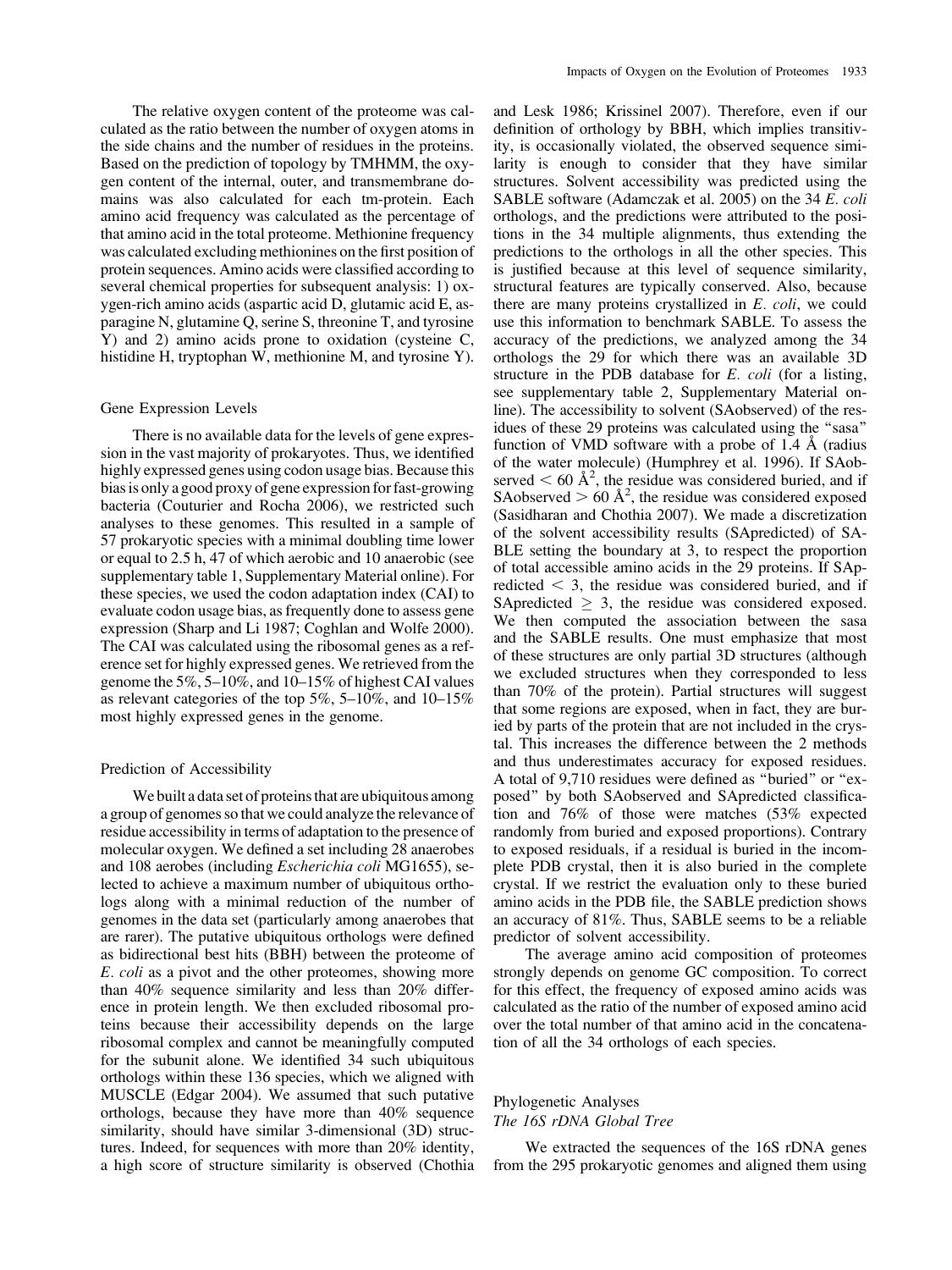MUSCLE (Edgar 2004). Poorly aligned regions were removed using Gblocks (Talavera and Castresana 2007), allowing a maximum of 8 nonconserved contiguous positions and minimum block size of 40. The phylogenetic tree was then reconstructed by maximum likelihood using PHYML (Guindon and Gascuel 2003), with the HKY  $+ \Gamma(8)$  model. The pairwise distances, that is, the expected number of substitutions per site separating 2 sequences, were then extracted from the phylogenetic tree using the "ape" package from R (Paradis et al. 2004; R Development Core Team 2007) (see [supplementary fig. 1, Supplementary Material online](supplementary fig. 6, Supplementary Material online)).

#### Accessibility Data Tree

The 34 alignments of orthologs of the data set for the prediction of accessibility (136 prokaryotes) were concatenated into one long alignment. Poorly aligned regions were removed using Gblocks (Talavera and Castresana 2007), allowing a maximum of 8 nonconserved contiguous positions and minimum block size of 40. The distance matrix was then computed by maximum likelihood using Puzzle (Schmidt et al. 2002), with the JTT  $+ \Gamma(4)$  model. The phylogenetic tree was reconstructed from the distance matrix using the Neighbour-Joining method QuickTree (Howe et al. 2002).

### Phylogenetic Inertia—Generalized Estimation Equations

Although most variables analyzed in this work have a weak phylogenetic inertia, some of the genomes are very close whereas others are very distant. This phylogenetic dependency poses a statistical inference bias. We therefore performed comparative analysis of amino acid frequencies in anaerobes and aerobes taking into account their phylogenetic relationship. This was performed using generalized estimation equations (GEE) computed in R and implemented in the ape package (Paradis and Claude 2002).

## Estimation of the Parameters of a Mixture of 2 Normal Distributions

The bimodal distribution of the oxygen content of the tm-proteins was previously observed but not precisely deconvoluted (Acquisti et al. 2007). We assumed that the bimodal distribution of the oxygen content of the tm-proteins is a mixture of 2 normal distributions. We then extracted the parameters (mean and standard deviation [SD]) of the 2 Gaussians and the proportion of the mixture using maximum likelihood estimators and the Broyden–Fletcher– Goldfarb–Shanno method of optimization, computed in R (Venables and Ripley 2002).

#### Results and Discussion

Aerobiosis Is a Trait with Important Phylogenetic Inertia

We assessed the phylogenetic inertia associated to oxygen requirement for respiration. For this purpose, we analyzed the association between the phylogenetic distance between pairs of prokaryotic species and the frequency with which a pair had the same or opposite oxygen requirements,



FIG. 1.—Difference in oxygen requirement between species in function of their phylogenetic distance. For each bin of phylogenetic distances among pairs of genomes, we plot the frequency with which both elements of the pair have different oxygen requirements. A pair was regarded as different if one was an anaerobe and the other an aerobe. With the exception of the first bin, designed to be upper limited by the phylogenetic distance between Escherichia coli and Yersinia pestis, the bins were selected to represent equally spaced phylogenetic distances. Hence, the number of pairs  $(N)$  in each bin is not equal. N is given on top of each bin.

that is, if the pair was similar or not in terms of aerobiosis/ anaerobiosis (fig. 1). There is a very clear difference between very closely related species, with an evolutionary distance under 0.02 and distant ones over 0.46. The first threshold corresponds to the evolutionary distance between E. coli and Yersinia pestis and shows that closely related pairs are more concordant in oxygen requirement  $\langle \langle 2\% \rangle$ difference), compared with intermediate pairs  $\langle$  <30% difference) and the distant ones  $(>=50\%$  difference). This last group corresponds to very distant comparisons, mostly between bacteria and archaea. Therefore, phylogenetic inertia of this trait is important and leaves an imprint at very distant phylogenetic scales. There are few cases of pairs of closely related bacteria being differently classed relative to aerobiosis. Among these, one finds among the  $\gamma$ -proteobacteria Haemophilus ducreyi (anaerobe) and Haemophilus influenzae (facultative aerobe), the  $\alpha$ -proteobacteria Zymomonas mobilis subsp. mobilis (anaerobe) and Erythrobacter litoralis (aerobe), and the Chlorobi Chlorobium chlorochromatii (anaerobe) and Chlorobium phaeobacteroides (facultative aerobe). The small number of available closely related genomes showing different oxygen requirements precludes for the moment the detailed analysis of changes associated with this major biochemical transition.

Oxygen Content in Proteins Is a Trait with Weak Phylogenetic Inertia

Historical hypotheses establishing adaptive links between the rise of atmospheric molecular oxygen and protein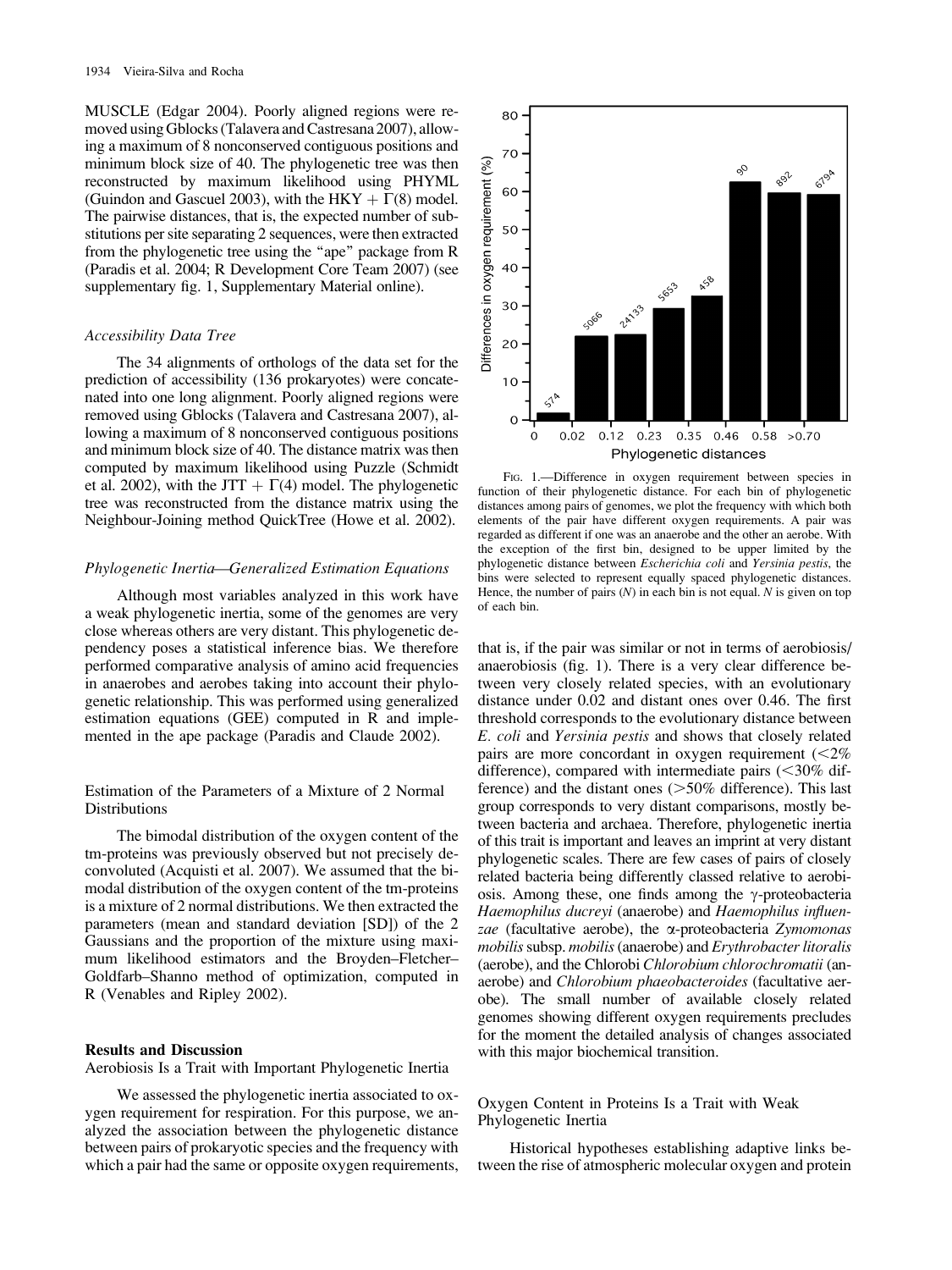composition in oxygen assume that the latter trait has a strong phylogenetic inertia. Otherwise, the initial conditions, that is, the amino acid compositions of proteomes at the time, are of little importance and adaptation can be done in parallel in each lineage. To test this hypothesis, we turned to the standard neutral theory result that amino acid composition will follow closely the genomic  $G + C$  content except if selection is strong (Sueoka 1988). We thus analyzed the correlation between the proteomic oxygen content in a set of 306 prokaryotic and eukaryotic species with their respective genomic  $G + C$  contents (fig. 2). As expected under a trait that is evolving largely by drift, we found that the 2 variables are highly correlated with higher genomic  $G + C$  values associated with less oxygen in proteins (Pearson coefficient  $r = -0.82, P \le 0.0001$ ). G + C content is a labile trait, often with very weak phylogenetic inertia. For example, within  $\gamma$ -proteobacteria, it varies from less than 25% to over 65%. Its excellent correlation with proteomic oxygen content strongly suggests that the latter follows closely the genomic compositional bias, frequently thought to reflect mutational bias. It is therefore important to be careful in making assumptions based on the comparative analysis of the proteomic oxygen content of a few species, which could present significant differences not due to evolutionary pressures, but to nucleotide composition. This does not preclude selection on protein oxygen content, but it disproves the claim that this trait evolves very slowly.

Because  $G + C$  content is such a strong determinant of oxygen content in proteins, we controlled for this effect throughout our work. Although we found no association between G + C content and aerobiosis in our data set ( $P =$ 0.08, ANOVA and  $P > 0.3$ , GEE), it has been suggested that aerobic prokaryotes display significantly higher genomic  $G + C$  content than anaerobic ones (Naya et al. 2002). Controlling by the  $G + C$  has the advantage of controlling forsuchaneffect.Foreachgenome,wecomputedobserved/ expected values of oxygen content, where the expected value was calculated as expected =  $0.56 - 0.0022$  %GC  $(R^2 = 0.68, P < 0.0001)$ . An equivalent correction was done for the frequency of each amino acid in proteomes respecting their individual association with  $G + C$  content (<supplementary table 3, Supplementary Material online>).

Five outliers stand out in figure 2. The first one, Plasmodium falciparum, has one of the GC-poorest genomes, leading to a proteome enriched in amino acids encoded by AT-rich codons. The most frequent ones are lysine (K) and asparagine (N), which both represent 20% of all amino acids in that proteome (Musto et al. 1995). Asparagine is an oxygen-rich amino acid and is responsible for the higher oxygen content of the proteome of *P. falciparum* in relation to the other eukaryotes. The other 4 outliers are all halophilic bacteria and archaea. Aspartic acid enrichment is largely responsible for the higher oxygen content of their proteomes in comparison to the other prokaryotes ( $R^2 =$ 0.28 and  $P < 0.0001$ , ANOVA). This confirms a previously described compositional bias in halophilic archaea that might be associated with the superior water-binding abilities of aspartic acid (Fukuchi et al. 2003). It is noticeable from the data in figure 2 that eukaryotes do have more oxygen in their proteins than prokaryotes. Indeed, there



FIG. 2.—Side-chain oxygen atoms per residue versus genome  $G + C$ percentage. The relative oxygen content correlates linearly and negatively with  $G + C$  content of the genome of 11 eukaryotic species (open circles) and 295 prokaryotic species (dots). Linear regression:  $Y = 0.56$ 0.0022X,  $R^2 = 0.68$ ,  $P < 0.0001$ . Outliers: 1, *Plasmodium falciparum*; 2, Haloarcula marismortui; 3, Natronomonas pharaonis; 4, Salinibacter ruber; and 5, Halobacterium sp.

is a significant difference between the mean observed/expected oxygen content of eukaryotes and prokaryotes  $(R^2 = 0.12$  and  $P < 0.0001$ , both for ANOVA and Wilcoxon test). This confirms, within a much larger data set, previous findings that had been interpreted as a signature of adaptation of eukaryotes to the rise of atmospheric oxygen concentrations (Acquisti et al. 2007). However, we cannot subscribe this interpretation of the results because the reactivity of oxygen content to changes in  $G + C$  content suggests that such an old effect would have been erased by drift in a trait with such weak phylogenetic inertia. Furthermore, aerobic prokaryotes could have also profited from the same adaptive opportunities and thus should have higher oxygen content than anaerobes. Instead, there is no significant difference in terms of average observed/expected oxygen content between aerobes and anaerobes of prokaryotic origin  $(P > 0.15, ANOVA;$  [supplementary fig. 2, Supplementary](supplementary fig. 6, Supplementary Material online) [Material online](supplementary fig. 6, Supplementary Material online)).

It has been suggested that the oxygen content of tmproteins evolves slowly in response to oxygen availability in the environment (Acquisti et al. 2007). Using the tm-protein topology prediction of TMHMM, we analyzed the correlation between the proteomic oxygen content and the genomic  $G + C$  content separately for tm-proteins and nontransmembrane proteins (nontmproteins). We found that for internal (in), outer (out), and transmembrane (tm) helices domains of tm-proteins [\(supplementary fig. 3, Supplementary Material online](supplementary fig. 6, Supplementary Material online)), there were similar linear and negative high correlations between oxygen composition and  $G + C$  content (Pearson coefficients:  $r(in) = -0.82$ ,  $r(out) = -0.80$ ,  $r(tm) = -0.89$ ;  $P < 0.0001$ ). Thus, both in general and in the particular case of tm-proteins, the frequency of atomic oxygen follows closely the expected patterns from genome composition.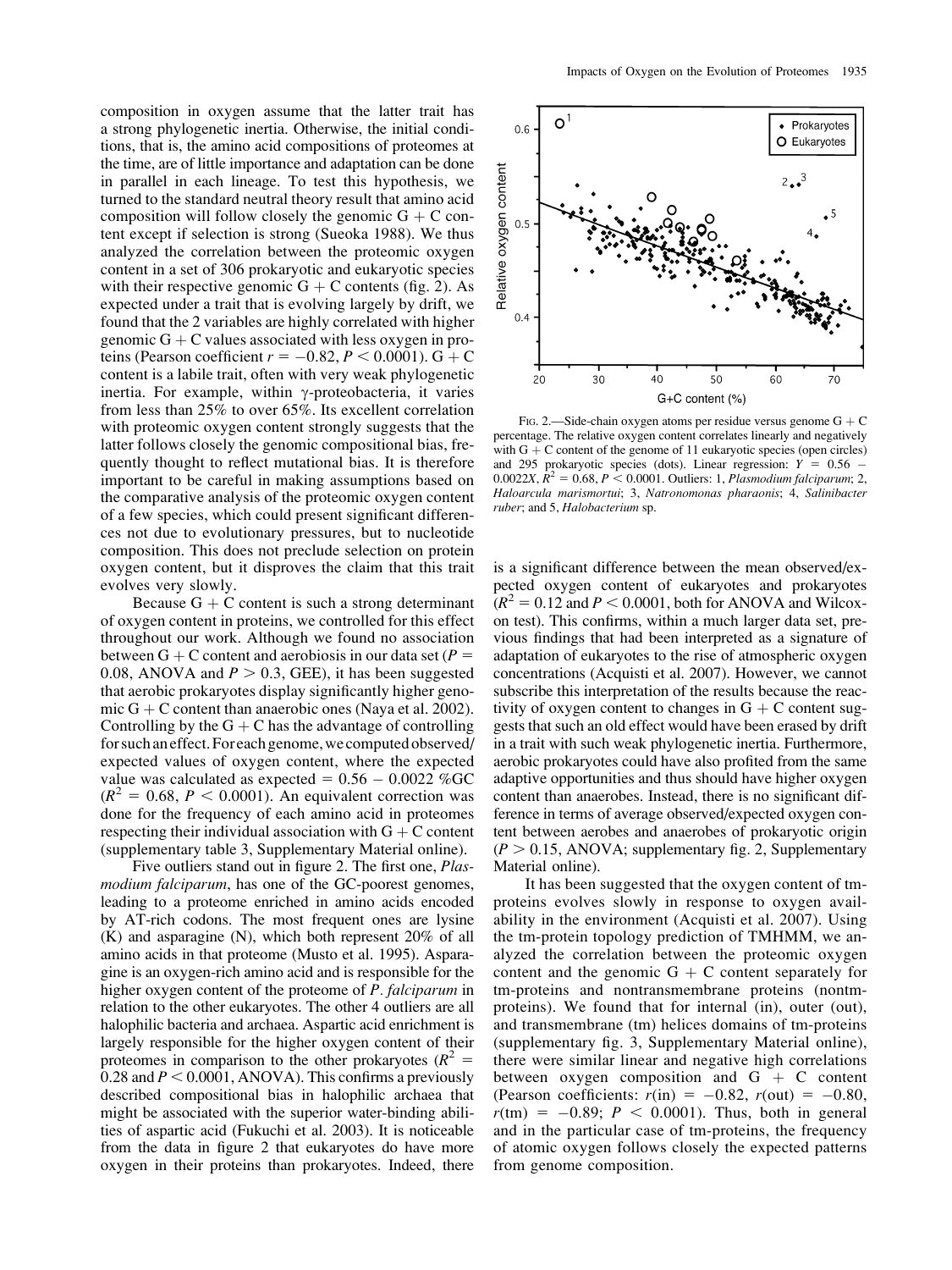#### Oxygen Is Not a Scarce Resource

Practically, all chemical elements composing amino acids have been proposed to be a scarce resource under some circumstances. As a consequence, their availability might limit protein composition (Baudouin-Cornu et al. 2001; Bragg and Hyder 2004; Bragg et al. 2006; Acquisti et al. 2007; Bragg and Wagner 2007). Yet, evidence for scarce oxygen has not been tested, and it is important to know if even the most abundant element on the planet can be regarded as scarce in some circumstances. If, as proposed (Acquisti et al. 2007), molecular oxygen is a scarce resource for the biosynthesis of amino acids, then anaerobes should avoid oxygen-rich amino acids more than aerobes. Indeed, aerobes have slightly more oxygen-rich amino acids (DENQSTY) than anaerobes. The difference between the 2 groups when accounting for expected values given by G + C content is significant, but only barely so  $(P = 0.048,$ Wilcoxon test), and it accounts for less than 2% of overall variance ( $R^2 = 0.018$ , ANOVA). Furthermore, this difference proves not to be significant ( $P = 0.83$ ) after controlling for phylogenetic dependence using GEE with a phylogenetic tree based on 16S rDNA (see Material and Methods). Thus, the enrichment of oxygen in proteins of aerobes is very small and cannot be distinguished from a sampling artifact due to phylogenetic dependencies. These results do not provide substantial evidence for the hypothesis that oxygen is a scarce resource among anaerobes.

Most oxygen-rich amino acids are also among the least expensive to synthesize (Akashi and Gojobori 2002). Oxygen is not expected to be a scarce resource in aerobes. Therefore, these amino acids are expected to be overrepresented in highly expressed genes, as is generally the case for inexpensive amino acids (Akashi and Gojobori 2002; Swire 2007). In anaerobes either oxygen is scarce and the trend should be inversed to save oxygen in highly expressed genes or it is not scarce and the trend should be similar to the one of aerobes after accounting for mutational biases and phylogenetic dependency. Therefore, we made a complementary analysis of the less costly amino acids (AG, both oxygen poor) and the following 6 less costly amino acids (DENQST, all oxygen rich). We excluded tyrosine (Y) from the oxygen-rich amino acids because it has a much higher biosynthetical cost (Akashi and Gojobori 2002) [\(supplementary fig. 4, Supplementary Material online](supplementary fig. 6, Supplementary Material online)). We then used the CAI to select for highly expressed genes (Sharp and Li 1987). Because codon usage bias only reflects selection for translation of highly expressed genes in fast-growing bacteria (Rocha 2004), we restricted our analyses to these (see Material and Methods). As expected, the relative frequency of the less costly amino acids (AG) shows a monotonic relation to gene expressivity, with these amino acids being overrepresented in highly expressed genes and then progressively rarer for both aerobes  $(R^{2} = 0.24, P < 0.0001, N = 47)$  and anaerobes  $(R^{2} = 0.24, P < 0.0001, N = 47)$ 0.20,  $P = 0.04$ ,  $N = 10$ ). On the contrary, the relative frequency of oxygen-rich amino acids (DENQST) shows no monotonic relation to gene expressivity, with the most highly expressed genes being less biased than intermediately expressed genes and not much more biased than



FIG. 3.—Relative frequency of amino acids in proteomes (after  $G + C$ content correction) versus expressivity. Expressivity was measured using the CAI and the bins correspond to the top 5%, 5–10%, 10–15% most highly expressed genes and the remaining genes. The 10 anaerobes and 47 aerobes with maximal growth rates under 2.5 h were analyzed. Dashed lines represent mean proteomic content of AG and DENQST for anaerobes and aerobes separately. These values are not significantly different after phylogenetic correction. Bars represent standard errors.

the least expressed genes (fig. 3). Strikingly, and contradicting the hypothesis that oxygen is a scarce resource, the trend is exactly the same in both aerobes and anaerobes. Although these oxygen-rich amino acids are cheaper than the average amino acid, there is no significant overrepresentation of these amino acids in highly expressed genes of aerobes, relative to anaerobes. Therefore, there is no significant evidence of differences in atomic oxygen composition of proteins between organisms with ample access to molecular oxygen (aerobes) and organisms that have practically no contact with molecular oxygen (anaerobes). Oxygen does not seem to be a scarce resource in any case.

## The Frequency of Cysteine Depends on Molecular Oxygen Concentration

Oxidative stress is proportional to the concentration of  $O<sub>2</sub>$  in the immediate surrounding environment. It is therefore expected that anaerobic species would be subject to less oxidative stress than aerobic species (McCord et al. 1971). Therefore, the most oxidable amino acids (in decreasing order: cysteine, histidine, tryptophan, methionine, and tyrosine; Davies and Truscott 2001) should be rarer in aerobic species. An association between cysteine depletion and oxidative stress has previously been shown without controlling for genomic  $G + C$  content (Moosmann and Behl 2008). Yet, the establishment of a causal association between selection against oxidable amino acids and oxygen abundance requires a common pattern among all oxidable amino acids, not just one. Otherwise, avoidance of cysteine might be ascribed to any other property of this chemically unusual amino acid, notably its unique potential to form disulphide bonds, which is both fundamental for protein stability and damage.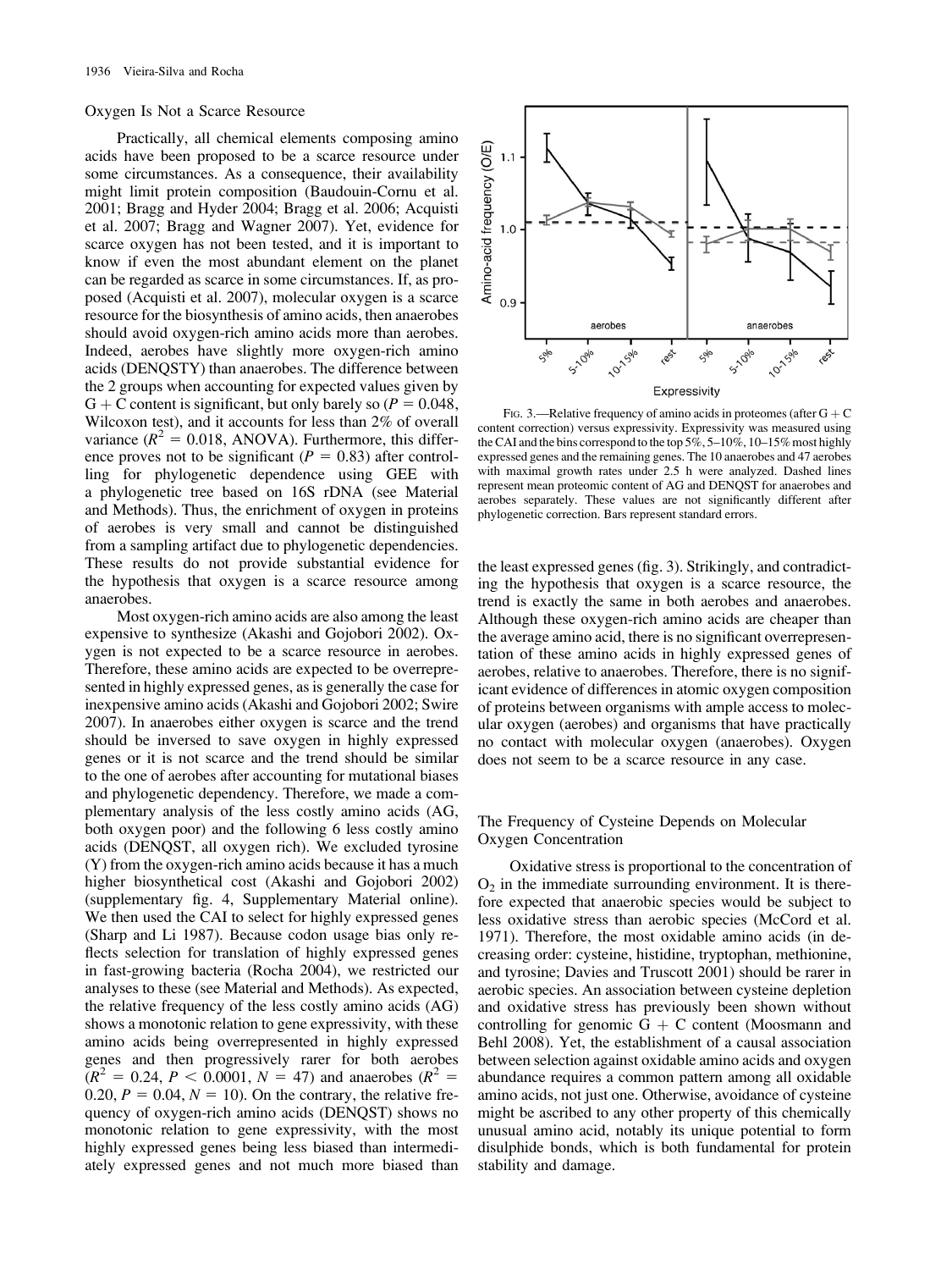For each one of the 20 amino acids, we did a comparative analysis of each amino acid's proteomic frequency (after  $G + C$  content correction) between anaerobes and aerobes using the data set of 295 prokaryotes. GEE were used in order to correct for phylogenetic dependence in the sample with the 16S rDNA tree. To correct for multiple testing, we used a sequential Bonferroni correction. Only tryptophan (W), cysteine (C), and threonine (T) show a significant difference in distribution between anaerobes and aerobes (fig. 4,  $P(W)$  < 0.0001,  $P(C)$  < 0.001, and  $P(T)$  < 0.01). Because cysteine and tryptophan are oxidable amino acids, we expect them to be avoided in aerobes. Cysteine does follow this expected trend and is more frequent in anaerobes ( $R^2 = 0.07$  and P < 0.0001, ANOVA). However, tryptophan follows the opposite trend, being rarer in anaerobes ( $R^2 = 0.05$  and  $P \le 0.0001$ , ANOVA). Tryptophan is the most expensive amino acid (Akashi and Gojobori 2002), and this result may reflect the lower energetic efficiency of nonoxygenic respiration, which may impose stronger selection against highly expensive amino acids. Overall, there is no systematic trend for oxidable amino acids to be avoided in aerobes as a result of adaptation to high molecular oxygen concentrations ( $P > 0.6$ , GEE).

## The Strong Avoidance of Oxidable Amino Acids on the Surface of Proteins Is Unrelated to Aerobiosis

In the previous analyses, we found little evidence for a general avoidance of highly oxidable amino acids. Yet, we neglected the position of the residuals in the protein structure. Only residues accessible to reactive oxygen species (ROS) are expected to show avoidance of oxidable amino acids. It was further suggested that although most oxidable amino acids should be avoided at the surface of proteins, methionine might follow the inverse trend. Accordingly, methionine might protect other important and sensitive residues from oxidation (Levine et al. 2000). To investigate the validity of these theories, we analyzed the distribution of amino acids on the surface of proteins with orthologs in a large set of genomes (28 anaerobes and 108 aerobes). The choice of genomes was done in order to retrieve a maximum number of ubiquitous orthologs while preserving the largest possible number of genomes. Thus, we could compare the same proteins in all the different proteomes, and this allows controlling for functional bias. This is particularly important for the reason that anaerobes and aerobes have different metabolic pathways and functional repertoires, which may bias the overall proteomic frequency of amino acids. We made 34 multiple alignments of the orthologs of the 136 different species. For each position (residue) on each alignment, solvent accessibility was predicted using SABLE software (Adamczak et al. 2005). We then classed each residue as exposed or buried (see Material and Methods). For any given amino acid, we counted the number of exposed and buried residues (Xe and Xb). We then controlled for genomic compositional biases by calculating for each species the ratio  $Xe/(Xe + Xb)$ .

In this data set of 34 ubiquitous proteins in 136 prokaryotic species, the usage of cysteine, threonine, and tryptophan followed the same qualitative trend as in the larger



FIG. 4.—Average relative proteomic frequency of tryptophan, cysteine, and threonine in anaerobes and aerobes (after  $G + C$  content correction). Bars indicate standard errors.

data set (data not shown). As predicted by the hypothesis that only accessible residues are sensible to oxidation, we find a very strong overall underrepresentation of oxidable residues in the surface of proteins (fig. 5). Cysteine is the most underrepresented amino acid, being present 5.4 times less frequently than expected considering the global percentage of exposed residues ( $P < 0.0001$ , Mann–Whitney test). Tryptophan, tyrosine, and methionine are also between 2 and 4 times less represented than expected ( $P$  < 0.0001, Mann–Whitney test), and only histidine shows moderate underrepresentation among accessible residues  $(P < 0.0001$ , Mann–Whitney test). However, it comes to mind that all these amino acids are hydrophobic, as well as oxidable, and may be avoided on exposed positions on that account. Indeed, we found a very strong positive correlation between the representation of amino acids on the surface of proteins and their hydrophobicity (Pearson  $r = 0.89, P < 0.0001$ ) (fig. 6). Cysteine is the amino acid that strikes out for being more underrepresented than expected by its hydrophobicity. The other oxidable amino acids show underrepresentation in line with the expected values given their hydrophobicity.

It is therefore necessary to test more direct predictions of the theory that oxidable residues are avoided at the surface of proteins, notably that the underrepresentation of oxidable amino acids at the surface of proteins is more important in aerobes than in anaerobes. To control for phylogenetic dependence, we built a new phylogenetic tree of the 136 prokaryotes based on the concatenated amino acid sequence of the 34 ubiquitous proteins, in order to obtain a closer reconstruction of the evolutionary history of these proteins as possible (see Material and Methods). The global topology of this accessibility data tree is concordant with the 16S rDNA tree. Although cysteine, methionine, tryptophan, and tyrosine follow the expected trend, being more represented at the surface of proteins of anaerobes in comparison to aerobes (fig. 5), the effects are never significant after the control for phylogeny and Bonferroni sequential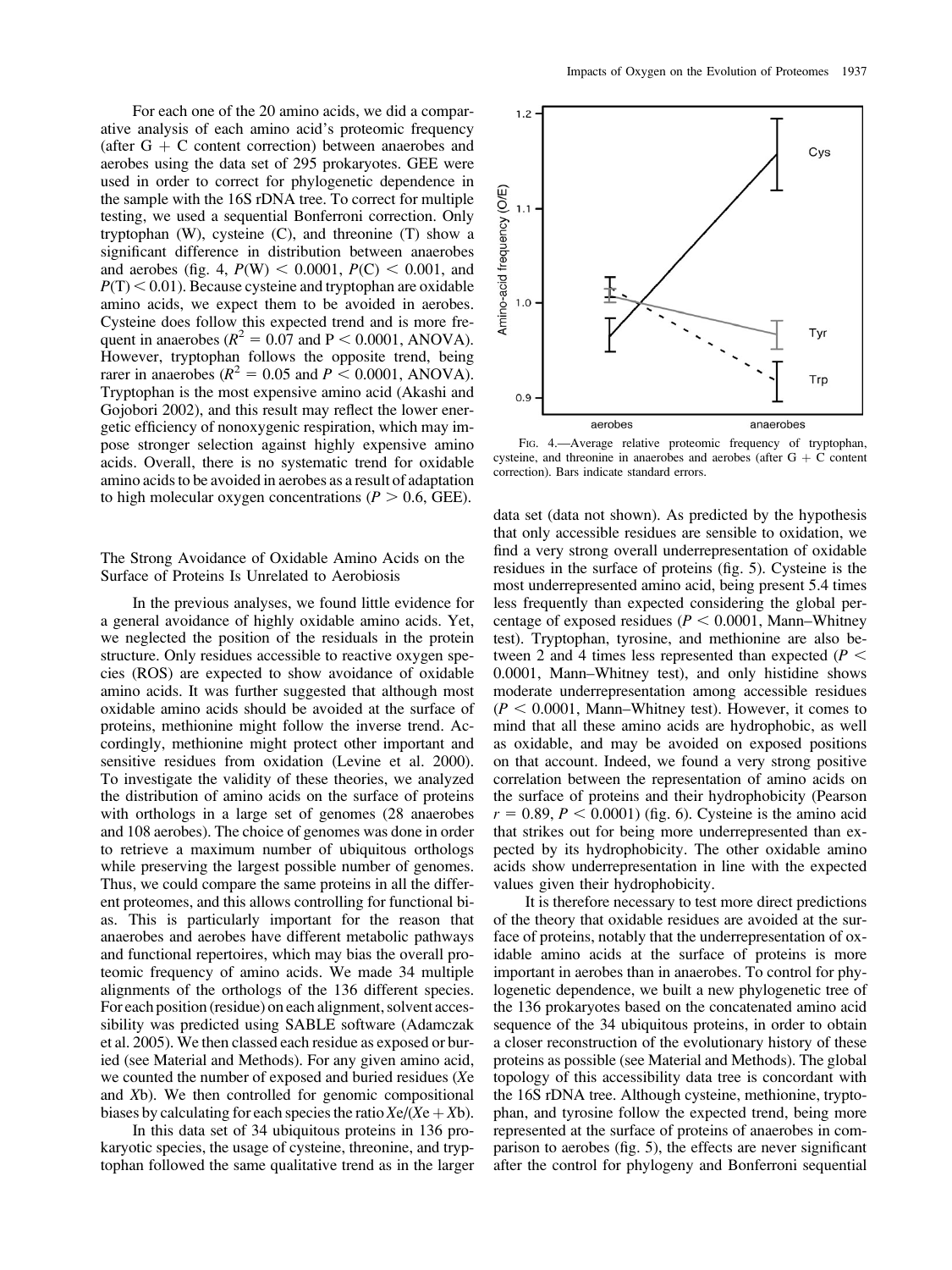

FIG. 5.—Percentage of exposed residues for each oxidable amino acid in anaerobes and aerobes. Bars indicate standard errors. The dashed line represents the percentage of exposed residues among all residuals in the set of proteins.

correction (all  $P > 0.2$ ). Cysteine shows the most pronounced difference between aerobes and anaerobes, but this is mostly because cysteine content varies considerably between phylogenetic groups. For example, Firmicutes have an average observed/expected ratio of cysteine content of 0.76, whereas Proteobacteria have 1.09 ([supplementary](supplementary fig. 6, Supplementary Material online) [fig. 5, Supplementary Material online\)](supplementary fig. 6, Supplementary Material online). Histidine, which overall is by far the least underrepresented amino acid in the set among exposed positions, displays the opposite behavior to the other oxidable residues, but its frequency is also not significantly different between the 2 groups. Thus, the differences observed between anaerobes and aerobes are more correlated to phylogeny than to oxygen requirement.



FIG. 6.—Percentage of exposed residues for each amino acid versus its hydrophobicity. The black line was obtained by linear regression:  $Y =$  $0.30 + 0.10X$  ( $R^2 = 0.79$ ,  $P < 0.0001$ ). Circles represent oxidable amino acids. The hydrophobicity values were retrieved from Roseman (1988).

Consequently, there is no significant evidence for underrepresentation of oxidable amino acids on the surface of proteins of aerobic prokaryotes caused by selection to avoid the effects ofoxidative stress. Theoverallunderrepresentationofmethionines at surfaces together with its nonsignificant difference in usage between aerobes and anaerobes further shows that, at least for these proteins, there is no evidence of methionines being selected to serve as a ''target pool'' to protect other more important residues from oxidation.

## No Association between Oxygen-Rich tm-proteins and Aerobiosis

Previous research based on the analysis of 19 genomes without correcting amino acid compositions for  $G + C$  content has suggested that the evolution of communicationrelated tm-proteins was constrained by atmospheric oxygen availability (Acquisti et al. 2007). Transmembrane helices are usually present in the inner cell membrane, and their oxygen content shows a bimodal distribution that can be modeled by a mixture of 2 Gaussian distributions  $N_A(\mu_A,\sigma_A)$  and  $N_B(\mu_B,\sigma_B)$ , with  $N_B$  having higher oxygen content than  $N_A$  ( $\mu_B > \mu_A$ ). The outer domains of these proteins are typically enriched in oxygen-rich residues. Because tm-proteins in eukaryotes have longer outer domains ( $R^2 = 0.24$  and  $P < 0.005$ , ANOVA; [supplemen](supplementary fig. 6, Supplementary Material online)[tary fig. 6, Supplementary Material online\)](supplementary fig. 6, Supplementary Material online), they are also oxygen richer. Also, compared with prokaryotes, in eukaryotes the 2 Gaussians tend to merge ( $\mu_B \approx \mu_A$ ) and the proportion of  $N_B$  is higher. Because  $N_B$  includes more communication-related tm-proteins, it was speculated that ancestral oxygen-poor atmosphere constrained the use of oxygen-rich residues in proteomes and that the switch to an oxidative atmosphere enabled eukaryotic species to increase the number of communication-related tm-proteins and the length of their outer domains (Acquisti et al. 2007). This hypothesis gives a preeminent role to oxygen availability in the appearance of complex multicellular life forms. Yet, we showed that oxygen does not seem to be a scarce resource for anaerobes and therefore should not be limiting to the evolution of tm-proteins.

A correlation between oxygen content in the outer domains of tm-proteins and the atmospheric oxygen concentration at the time of appearance of each group (archaea, prokaryotes and eukaryotes) implies that ancient constraints provoked signatures at the proteomic level that are still visible nowadays. Thus, it implies a strong phylogenetic inertia associated to proteomic oxygen level, which we have shown not to be true, and different proteomic oxygen composition of aerobes compared with anaerobes, which we have also shown not to be true. We analyzed 11 eukaryotes, 53 anaerobes, 231 aerobes, and 11 oxygenic photosynthetical prokaryotes. For such a large data set, we had to develop statistically rigorous ways of analyzing this data to apply automatic procedures. We first extracted the mean and SD of each Gaussian of tm-proteins and the proportion of each in the mixture using maximum likelihood and after controlling for  $G + C$  content (see Material and Methods). We then calculated delta  $(\Delta)$  as the difference between the means of the 2 sets  $N_A$  and  $N_B$  ( $\Delta = \mu_B - \mu_A$ ). We did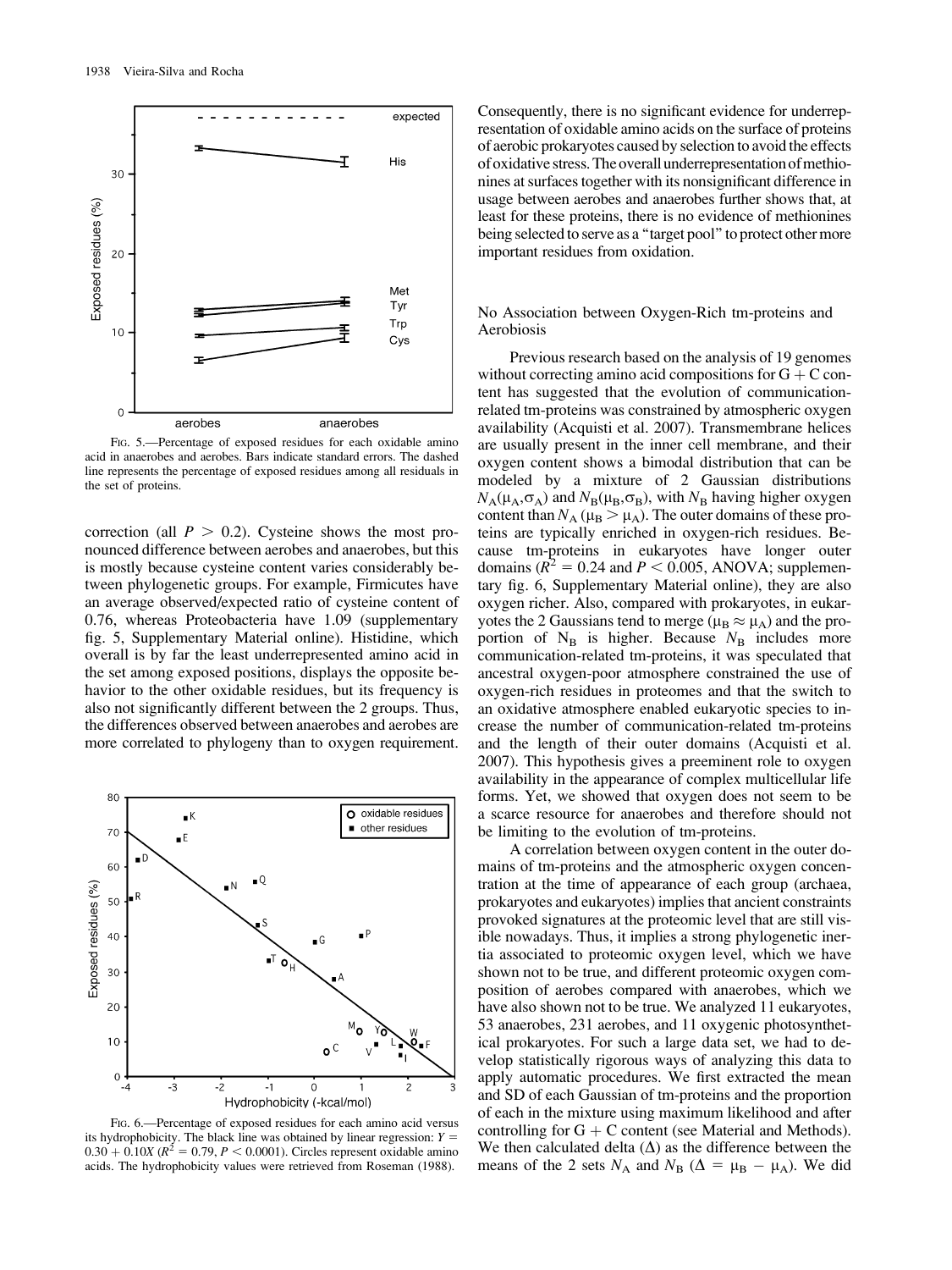a logistic regression of  $\mu_A$ ,  $\mu_B$ , and  $\Delta$  to see which best discriminates between eukaryotes, bacteria, and archaea. The variables  $\Delta (R^2 = 0.27, P < 0.0001)$  and  $\mu_A (R^2 = 0.23, P$  $P < 0.0001$ ) are the best discriminants, whereas  $\mu_B$  is a very poor discriminant ( $R^2 = 0.03$ ,  $P = 0.03$ ). A logistic regression using both discriminants  $\mu_A$  and  $\Delta$  only slightly increases the accuracy of discrimination ( $R^2 = 0.29$ ,  $P <$ 0.0001) relative to using  $\Delta$  alone. Hence, we used only  $\Delta$  to characterize the 2 sets of tm-proteins, grouping our data into eukaryotes, anaerobes, aerobes, and oxygenic photosynthetical prokaryotes. The results (fig. 7) fit the previously published study (Acquisti et al. 2007) showing a lower  $\Delta$  in eukaryotes compared with prokaryotes. We controlled for phylogenetic dependency using GEE and did a contrast analysis of the  $\Delta$  between anaerobes (AN), aerobes (AE), and oxygenic photosynthetical prokaryotes (PO). Eukaryotes were excluded from this analysis because they are monophyletic and were grouped together by phylogenetic criteria. This analysis shows that there is no significant difference between the  $\Delta$  of any of the prokaryotic groups (P value AE–PO = 0.43, P value AE–AN = 0.39, P value  $AN-PO = 0.38$ ). Although we cannot disprove the significance of the difference of  $\Delta$  between eukaryotes and prokaryotes, the results show that the difference in terms of oxygen contents in the 2 Gaussians of tm-proteins, which is much more pronounced in prokaryotes, is not correlated to atmospheric oxygen availability during the evolution of the species studied. Indeed, oxygenic photosynthetical prokaryotes have been evolving in an environment enriched in oxygen resulting from their own photosynthesis. Ever since they invented that process, possibly before the appearance of the first eukaryote, they have never reverted to a nonaerobe state. Therefore, if the effect of oxygen enrichment in outer domains of tm-proteins was the result of oxygen availability, then cyanobacteria should be the most biased of all organisms, which they are not.

#### **Conclusions**

Oxygen is an essential constituent of living organisms and played a major role in their evolution. On one hand, the rise of molecular oxygen offered the opportunity for respiration to evolve, which is energetically more efficient than fermentation. On the other hand, the switch to an oxidative atmosphere was a source of massive environmental stress on existing species, forcing them to either adapt or retract to specific nonoxidative habitats. Throughout this work, we exploited the differential exposure to molecular oxygen of aerobes and anaerobes to analyze the role of oxygen in the evolution of the proteomes. This type of studies necessarily involves certain simplifications, notably about lifestyles, metabolic backgrounds, and toxic effects. Yet, if the effects of oxygen are important, one would expect that a sample of  $\sim$ 300 genomes should be enough to find a significant imprint of selection in proteomes. This is not the case for most tested hypotheses in this work, and the small differences between aerobes and anaerobes are most often the result of phylogenetic dependence.

First, we have found no evidence for the underrepresentation of oxygen-rich amino acids in the proteomes of



FIG. 7.—Association between the difference in oxygen content of the 2 populations of tm-proteins ( $\Delta$ oxygen) and 4 distinct groups of genomes. Given a mixture of 2 Gaussian  $N_A(\mu_A, \sigma_A)$  and  $N_B(\mu_B, \sigma_B)$ ,  $\Delta$  is calculated as  $\Delta = \mu_B - \mu_A$ . Species are grouped into eukaryotes, photosynthetic, aerobic, and anaerobic prokaryotes. For each group, the box-and-whiskers plots are shown. The central line of the box is the median, the edges of the box are the quartiles, and the whiskers extend from the ends of the box to the outermost data point that falls within the distances computed: quartiles  $\pm$  1.5  $\times$  interquartile range. After correcting for phylogenetic dependence between the 3 prokaryotic groups, none is significantly different from another.

anaerobes, not even among the highly expressed proteins. Hence, although oxygen is one of the fundamental elements of biomolecules, and contrary to previous proposals (Acquisti et al. 2007), there is no evidence that it is a scarce resource even for anaerobes. Oxygen is the most abundant chemical element on earth and can be incorporated in amino acids by other ways including reactions with many organic compounds and such abundant molecules as water. Indeed, amino acid biosynthesis rarely uses directly  $O_2$ , an exception being the synthesis of tyrosine from phenylalanine.

Second, there is no clear evidence of a global influence of oxidative stress on the amino acid composition of proteins: 1) Most oxidable amino acids are not avoided in aerobes relative to anaerobes. 2) Although most oxidable amino acids are avoided in exposed residuals in proteins, this trend is not different among aerobes and anaerobes, and it may be parsimoniously explained by their hydrophobicity. 3) Methionine behaves just like the average oxidable amino acid, showing no evidence for a protecting role on more important catalytical or structural residues. Besides disproving previously held ideas, this may uncover an important biological finding that the mechanisms of protein repair in aerobes fully compensate for the increase in oxidative stress they endure. In fact, molecular oxygen makes little more than 20% of today's atmosphere, but 300 MYA it was much more frequent having peaked at over 35% (Berner 1999). It is likely that this period of very high oxygen concentration has lead to the evolution of very efficient mechanisms to deal with oxidative stress among aerobes.

The genome of *E. coli* contains at least 27 proteins associated with oxidative stress response, which enables this facultative anaerobe to promptly withstand frequent and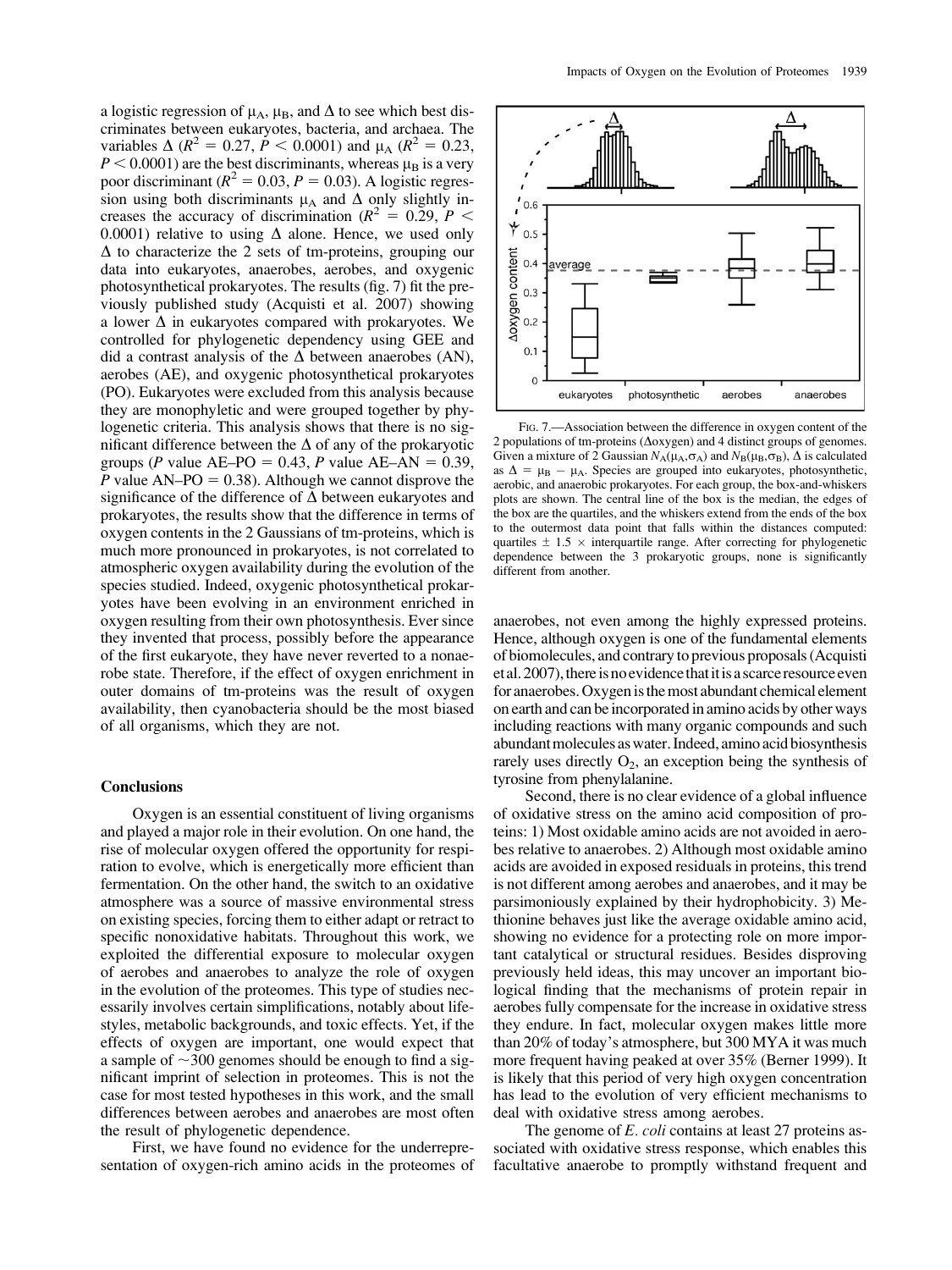high variations in the redox potential in the surrounding environment (Storz and Imlay 1999). We retrieved the orthologs of these 27 genes among our set of prokaryotic genomes and found an average of 15.4 orthologs in aerobic prokaryotes and 9.5 in anaerobic ones. This shows a clear trend of adaptation to aerobic/anaerobic lifestyles, which could largely counterweigh oxidative stress. It also shows that contrary to a frequently held view, the genomes of anaerobes sometimes code for extensive responses to ROS. Indeed, recent studies have shown that even Clostridia, which are obligate anaerobes routinely studied under strictly anaerobic conditions, have the potential to respond to stress induced by oxygen (Hillmann et al. 2008). Furthermore, other strategies have been found in bacteria to deal with the potential toxicity of derivatives of molecular oxygen. For example, Borrelia burgdorferi cells lack iron and this prevents the formation of oxygen radicals by the Fenton reaction (Posey and Gherardini 2000). Pseudoalteromonas haloplanktis lacks a series of activities leading to the formation of ROS, notably the nearly ubiquitous molybdopterin-dependent metabolism (Medigue et al. 2005). This bacterium grows at very low temperatures for which oxygen solubility in water is high. Individual cells may be stressed in the presence of unusual levels of oxygen. There is ample biochemical evidence that oxygen can induce protein damage. Yet, our results suggest that organisms have learned to cope with the oxygen levels they typically face by changing their metabolism, by avoiding certain highly susceptible proteins, or by developing adequate responses to damage. This matches very recent studies showing that adequate responses can turn anaerobes surprisingly tolerant to oxygen (Imlay 2008).

Third, we have reexamined the hypothesis that atmospheric enrichment in molecular oxygen might have led to the development of the communication capabilities of eukaryotes (Acquisti et al. 2007). We confirmed the trend of longer oxygen-rich outer domains in tm-proteins of eukaryotes compared with prokaryotes and thus oxygen richer tm-proteins. However, comparing photosynthetic, aerobic, and anaerobic prokaryotes, we found no significant association between oxygen availability in the species environment and oxygen distribution in outer domains of tm-proteins. Therefore, the results suggest that the effect is clade specific and independent of oxygen availability. Eukaryotes, even unicellular ones, have highly compartmentalized cells relative to prokaryotes. This may have led to the early development of tm-proteins involved in communication between compartments which were unnecessary in prokaryotes and which by some biochemical reason may involve unusual amounts of oxygen-rich amino acids. If so, these domains arose to cope with the necessity for communication between compartments not from an opportunity to introduce oxygen in proteins arising from the rise in oxygen concentrations in the atmosphere.

On the whole, the fact that available evidence leads to refuting most theories regarding the impact of molecular oxygen in proteins composition is a further example of the importance of rigorous testing of evolutionary hypotheses with adequate controls and within a phylogenetic framework (Gould and Lewontin 1979; Felsenstein

1985). It also shows the importance of using the full set of available genomes in evolutionary studies as some of the features previously found to be significant ceased being so simply by the increase in sample sizes.

## Supplementary Material

<Supplementary tables 1–3 and figures 1–6> are available at Molecular Biology and Evolution online ([http://](http://www.mbe.oxfordjournals.org/) [www.mbe.oxfordjournals.org/](http://www.mbe.oxfordjournals.org/)).

#### Acknowledgments

Sara Vieira-Silva is supported by a grant from Fundação para a Ciência e a Tecnologia-Portugal (SFRH/BD/ 32968/2006). We thank Isabelle Gonçalves, Antoine Danchin, and Guillaume Santini for criticisms, comments, and suggestions on previous versions of this manuscript and Antoine Danchin for pointing to us the hypothesis that accessible residues might be adapted to face oxygen toxicity.

#### Literature Cited

- Acquisti C, Kleffe J, Collins S. 2007. Oxygen content of transmembrane proteins over macroevolutionary time scales. Nature. 445:47–52.
- Adamczak R, Porollo A, Meller J. 2005. Combining prediction of secondary structure and solvent accessibility in proteins. Proteins. 59:467–475.
- Akashi H, Gojobori T. 2002. Metabolic efficiency and amino acid composition in the proteomes of Escherichia coli and Bacillus subtilis. Proc Natl Acad Sci USA. 99:3695–3700.
- Alves R, Savageau MA. 2005. Evidence of selection for low cognate amino acid bias in amino acid biosynthetic enzymes. Mol Microbiol. 56:1017–1034.
- Baudouin-Cornu P, Surdin-Kerjan Y, Marliere P, Thomas D. 2001. Molecular evolution of protein atomic composition. Science. 293:297–300.
- Bekker A, Holland HD, Wang PL, Rumble D 3rd, Stein HJ, Hannah JL, Coetzee LL, Beukes NJ. 2004. Dating the rise of atmospheric oxygen. Nature. 427:117–120.
- Bernardi G, Olofsson B, Filipski J, Zerial M, Salinas J, Cuny G, Meunier-Rotival M, Rodier F. 1985. The mosaic genome of warm-blooded vertebrates. Science. 228:953–958.
- Berner RA. 1999. Atmospheric oxygen over Phanerozoic time. Proc Natl Acad Sci USA. 96:10955–10957.
- Bragg JG, Hyder CL. 2004. Nitrogen versus carbon use in prokaryotic genomes and proteomes. Proc Biol Sci. 271(Suppl 5):S374–S377.
- Bragg JG, Thomas D, Baudouin-Cornu P. 2006. Variation among species in proteomic sulphur content is related to environmental conditions. Proc Biol Sci. 273:1293–1300.
- Bragg JG, Wagner A. 2007. Protein carbon content evolves in response to carbon availability and may influence the fate of duplicated genes. Proc Biol Sci. 274:1063–1070.
- Chothia C, Lesk AM. 1986. The relation between the divergence of sequence and structure in proteins. Embo J. 5:823–826.
- Coghlan A, Wolfe KH. 2000. Relationship of codon bias to mRNA concentration and protein length in Saccharomyces cerevisiae. Yeast. 16:1131–1145.
- Couturier E, Rocha EP. 2006. Replication-associated gene dosage effects shape the genomes of fast-growing bacteria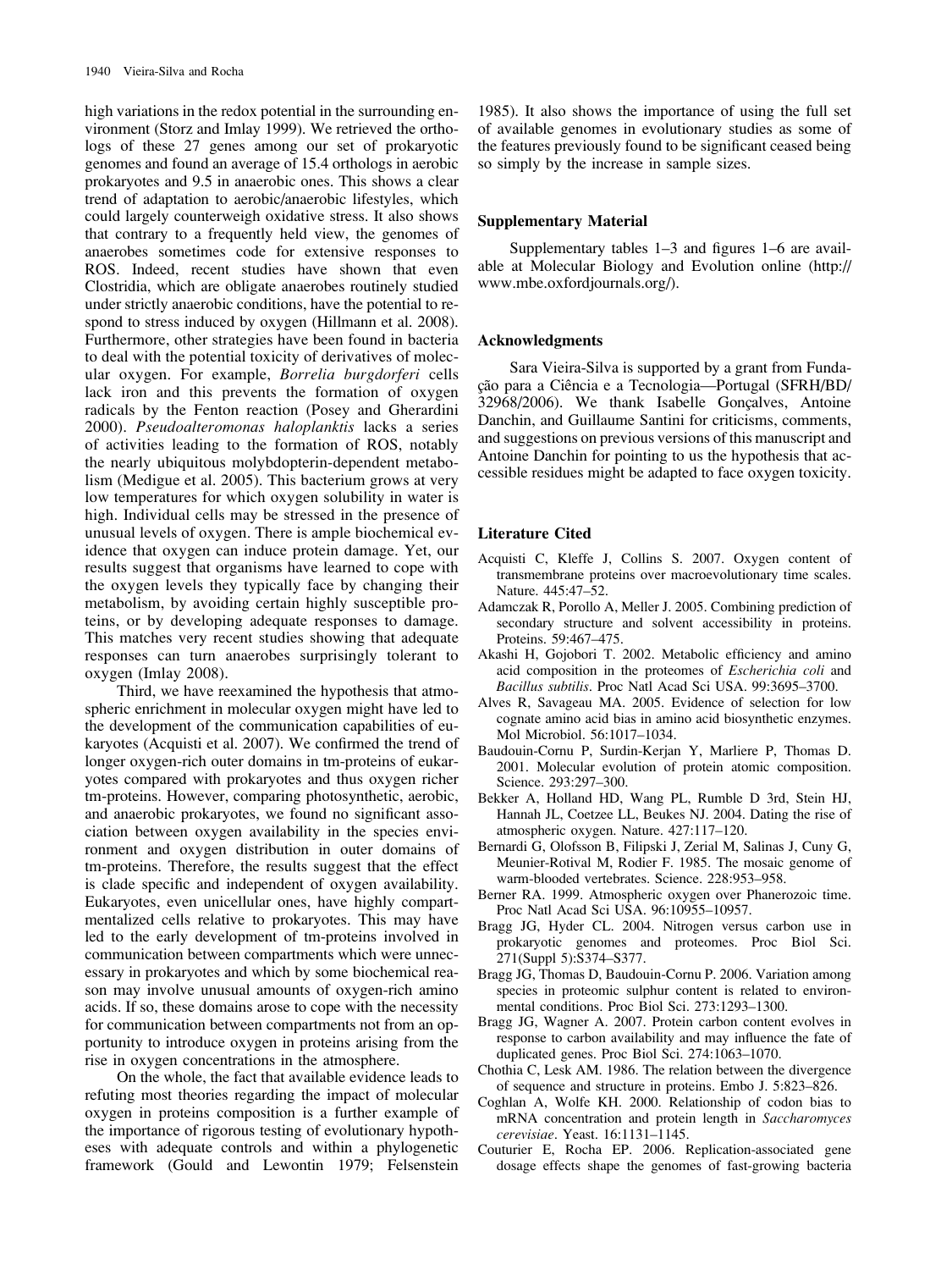but only for transcription and translation genes. Mol Microbiol. 59:1506–1518.

- Daubin V, Perriere G. 2003.  $G + C3$  structuring along the genome: a common feature in prokaryotes. Mol Biol Evol. 20:471–483.
- Davies MJ, Truscott RJW. 2001. Photo-oxidation of proteins and its role in cataractogenesis. J Photochem Photobiol B. 63:114–125.
- Edgar RC. 2004. Muscle: multiple sequence alignment with high accuracy and high throughput. Nucleic Acids Res. 32: 1792–1797.
- Felsenstein J. 1985. Phylogenies and the comparative method. Am Nat. 125:1–15.
- Fukuchi S, Yoshimune K, Wakayama M, Moriguchi M, Nishikawa K. 2003. Unique amino acid composition of proteins in halophilic bacteria. J Mol Biol. 327:347–357.
- Goldblatt C, Lenton TM, Watson AJ. 2006. Bistability of atmospheric oxygen and the great oxidation. Nature. 443:683–686.
- Gould SJ, Lewontin RC. 1979. The spandrels of San Marco and the Panglossian paradigm: a critique of the adaptationist programme. Proc R Soc Lond B Biol Sci. 205:581–598.
- Guindon S, Gascuel O. 2003. A simple, fast, and accurate algorithm to estimate large phylogenies by maximum likelihood. Syst Biol. 52:696–704.
- Hedges SB, Blair JE, Venturi ML, Shoe JL. 2004. A molecular timescale of eukaryote evolution and the rise of complex multicellular life. BMC Evol Biol. 4:2.
- Hillmann F, Fischer RJ, Saint-Prix F, Girbal L, Bahl H. 2008. PerR acts as a switch for oxygen tolerance in the strict anaerobe clostridium acetobutylicum. Mol Microbiol. 68: 848–860.
- Howe K, Bateman A, Durbin R. 2002. Quicktree: building huge neighbour-joining trees of protein sequences. Bioinformatics. 18:1546–1547.
- Humphrey W, Dalke A, Schulten K. 1996. Vmd: visual molecular dynamics. J Mol Graph. 14:33–38 27–38.
- Hurst LD, Feil EJ, Rocha EP. 2006. Protein evolution: causes of trends in amino-acid gain and loss. Nature. 442:E11–E12.
- Imlay JA. 2002. How oxygen damages microbes: oxygen tolerance and obligate anaerobiosis. Adv Microb Physiol. 46:111–153.
- Imlay JA. 2006. Iron-sulphur clusters and the problem with oxygen. Mol Microbiol. 59:1073–1082.
- Imlay JA. 2008. How obligatory is anaerobiosis? Mol Microbiol. 68:801–804.
- Kreil DP, Ouzounis CA. 2001. Identification of thermophilic species by the amino acid compositions deduced from their genomes. Nucleic Acids Res. 29:1608–1615.
- Krissinel E. 2007. On the relationship between sequence and structure similarities in proteomics. Bioinformatics. 23: 717–723.
- Krogh A, Larsson B, von Heijne G, Sonnhammer EL. 2001. Predicting transmembrane protein topology with a hidden Markov model: application to complete genomes. J Mol Biol. 305:567–580.
- Levine RL, Moskovitz J, Stadtman ER. 2000. Oxidation of methionine in proteins: roles in antioxidant defense and cellular regulation. IUBMB Life. 50:301–307.
- Lobry JR. 1997. Influence of genomic  $G+C$  content on average amino-acid composition of proteins from 59 bacterial species. Gene. 205:309–316.
- Mazel D, Marliere P. 1989. Adaptive eradication of methionine and cysteine from cyanobacterial light-harvesting proteins. Nature. 341:245–248.
- McCord JM, Keele BB Jr., Fridovich I. 1971. An enzyme-based theory of obligate anaerobiosis: the physiological function of

superoxide dismutase. Proc Natl Acad Sci USA. 68:1024–1027.

- Medigue C, Krin E, Pascal G, et al. (24 co-authors). 2005. Coping with cold: the genome of the versatile marine Antarctica bacterium Pseudoalteromonas haloplanktis tac125. Genome Res. 15:1325–1335.
- Moosmann B, Behl C. 2008. Mitochondrially encoded cysteine predicts animal lifespan. Aging Cell. 7:32–46.
- Musto H, Rodriguez-Maseda H, Bernardi G. 1995. Compositional properties of nuclear genes from Plasmodium falciparum. Gene. 152:127–132.
- Muto A, Osawa S. 1987. The guanine and cytosine content of genomic DNA and bacterial evolution. Proc Natl Acad Sci USA. 84:166–169.
- Naya H, Romero H, Zavala A, Alvarez B, Musto H. 2002. Aerobiosis increases the genomic guanine plus cytosine content (GC%) in prokaryotes. J Mol Evol. 55:260–264.
- Paradis E, Claude J. 2002. Analysis of comparative data using generalized estimating equations. J Theor Biol. 218:175–185.
- Paradis E, Claude J, Strimmer K. 2004. Ape: analyses of phylogenetics and evolution in R language. Bioinformatics. 20:289–290.
- Park S, Imlay JA. 2003. High levels of intracellular cysteine promote oxidative DNA damage by driving the fenton reaction. J Bacteriol. 185:1942–1950.
- Posey JE, Gherardini FC. 2000. Lack of a role for iron in the Lyme disease pathogen. Science. 288:1651–1653.
- R Development Core Team. 2007. R: a language and environment for statistical computing. Vienna (Austria): R Foundation for Statistical Computing.
- Rocha EP. 2004. Codon usage bias from tRNA's point of view: redundancy, specialization, and efficient decoding for translation optimization. Genome Res. 14:2279–2286.
- Roseman MA. 1988. Hydrophilicity of polar amino acid sidechains is markedly reduced by flanking peptide bonds. J Mol Biol. 200:513–522.
- Sasidharan R, Chothia C. 2007. The selection of acceptable protein mutations. Proc Natl Acad Sci USA. 104: 10080–10085.
- Schmidt HA, Strimmer K, Vingron M, von Haeseler A. 2002. Tree-puzzle: maximum likelihood phylogenetic analysis using quartets and parallel computing. Bioinformatics. 18:502–504.
- Sharp PM, Li WH. 1987. The codon adaptation index—a measure of directional synonymous codon usage bias, and its potential applications. Nucleic Acids Res. 15:1281–1295.
- Singer GA, Hickey DA. 2000. Nucleotide bias causes a genomewide bias in the amino acid composition of proteins. Mol Biol Evol. 17:1581–1588.
- Stadtman ER. 2006. Protein oxidation and aging. Free Radic Res. 40:1250–1258.
- Storz G, Imlay JA. 1999. Oxidative stress. Curr Opin Microbiol. 2:188–194.
- Sueoka N. 1962. On the genetic basis of variation and heterogeneity of DNA base composition. Proc Natl Acad Sci USA. 48:582–591.
- Sueoka N. 1988. Directional mutation pressure and neutral molecular evolution. Proc Natl Acad Sci USA. 85:2653–2657.
- Swire J. 2007. Selection on synthesis cost affects interprotein amino acid usage in all three domains of life. J Mol Evol. 64:558–571.
- Talavera G, Castresana J. 2007. Improvement of phylogenies after removing divergent and ambiguously aligned blocks from protein sequence alignments. Syst Biol. 56:564–577.
- Tekaia F, Yeramian E. 2006. Evolution of proteomes: fundamental signatures and global trends in amino acid compositions. BMC Genomics. 7:307.